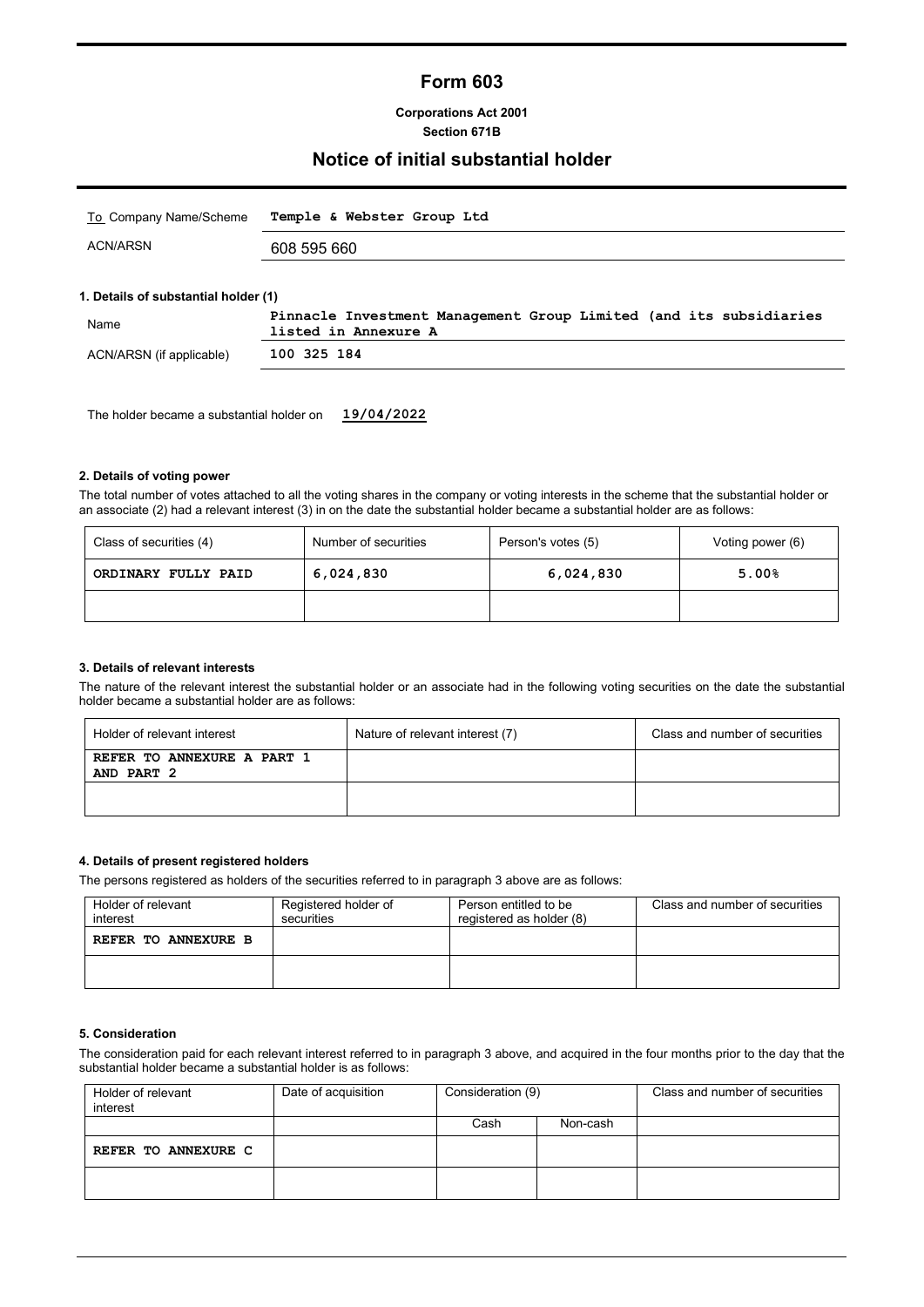#### **6. Associates**

The reasons the persons named in paragraph 3 above are associates of the substantial holder are as follows:

| Name and ACN/ARSN (if applicable) | Nature of association |
|-----------------------------------|-----------------------|
| REFER TO ANNEXURE D               |                       |
|                                   |                       |

#### **7. Addresses**

The addresses of persons named in this form are as follows:

| Name                       | Address |
|----------------------------|---------|
| <b>REFER TO ANNEXURE E</b> |         |
|                            |         |

### **Signature**

| print name             | <b>CALVIN KWOK</b> | capacity | <b>COMPANY SECRETARY</b> |
|------------------------|--------------------|----------|--------------------------|
| sign here $\mathbb{Z}$ |                    | date     | 22/04/2022               |

#### **DIRECTIONS**

- (1) If there are a number of substantial holders with similar or related relevant interests (eg. a corporation and its related corporations, or the manager and trustee of an equity trust), the names could be included in an annexure to the form. If the relevant interests of a group of persons are essentially similar, they may be referred to throughout the form as a specifically named group if the membership of each group, with the names and addresses of members is clearly set out in paragraph 7 of the form.
- (2) See the definition of "associate" in section 9 of the Corporations Act 2001.
- (3) See the definition of "relevant interest" in sections 608 and 671B(7) of the Corporations Act 2001.
- (4) The voting shares of a company constitute one class unless divided into separate classes.
- (5) The total number of votes attached to all the voting shares in the company or voting interests in the scheme (if any) that the person or an associate has a relevant interest in.
- (6) The person's votes divided by the total votes in the body corporate or scheme multiplied by 100.
- (7) Include details of:
	- (a) any relevant agreement or other circumstances by which the relevant interest was acquired. If subsection 671B(4) applies, a copy of any document setting out the terms of any relevant agreement, and a statement by the person giving full and accurate details of any contract, scheme or arrangement, must accompany this form, together with a written statement certifying this contract, scheme or arrangement; and
	- (b) any qualification of the power of a person to exercise, control the exercise of, or influence the exercise of, the voting powers or disposal of the securities to which the relevant interest relates (indicating clearly the particular securities to which the qualification applies).

See the definition of "relevant agreement" in section 9 of the Corporations Act 2001.

- (8) If the substantial holder is unable to determine the identity of the person ( eg. if the relevant interest arises because of an option) write "unknown".
- (9) Details of the consideration must include any and all benefits, money and other, that any person from whom a relevant interest was acquired has, or may, become entitled to receive in relation to that acquisition. Details must be included even if the benefit is conditional on the happening or not of a contingency. Details must be included of any benefit paid on behalf of the substantial holder or its associate in relation to the acquisitions, even if they are not paid directly to the person from whom the relevant interest was acquired.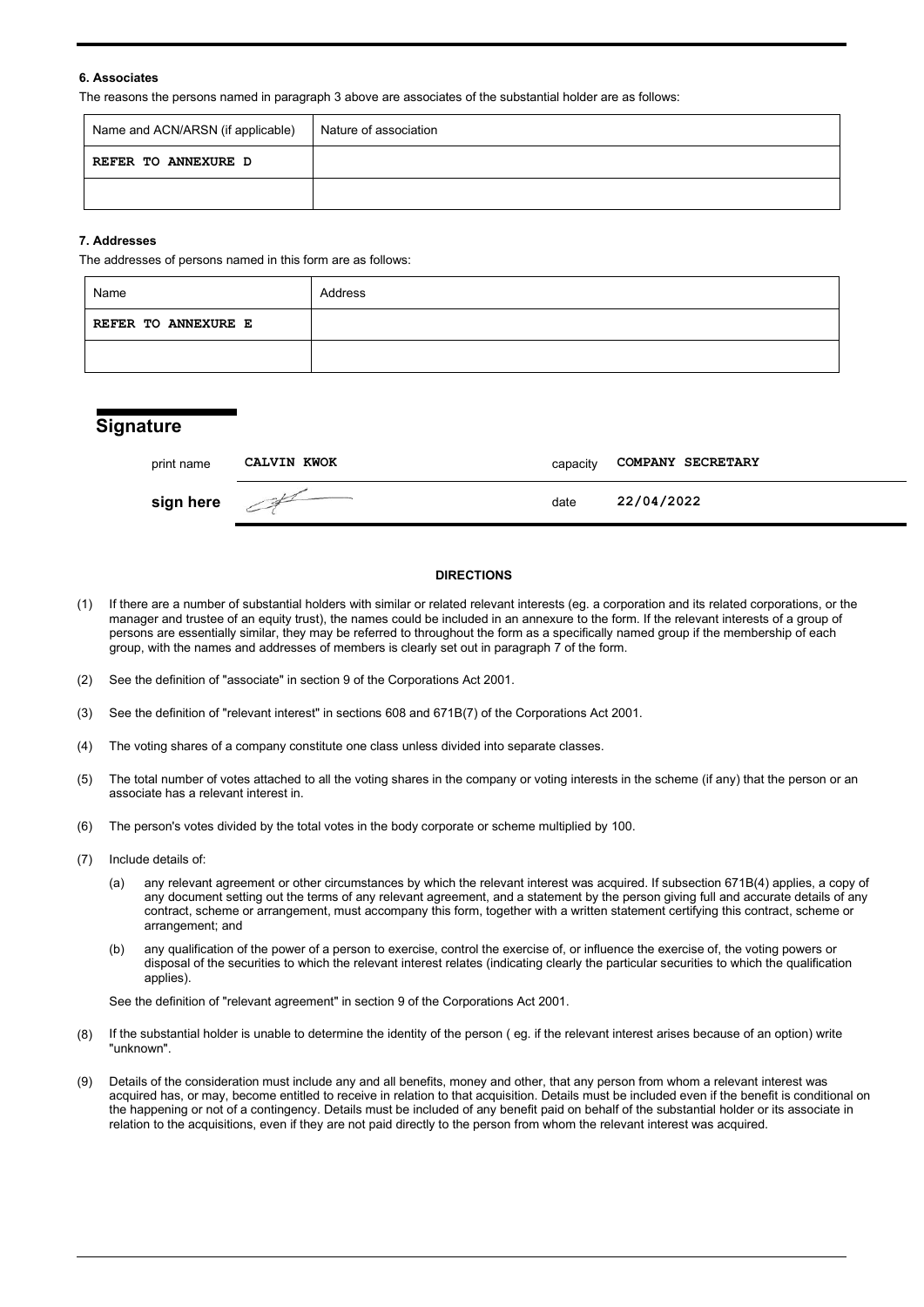#### **Annexure A - Part 1**

| Holder of relevant interest                                                                                                                                                                                                                                                                                                                                                                                                                                                                                                                                                                                                                                                                                                                                                  | Nature of relevant interest                                                                                                                                                                                                                                                                                                                                                                                                                                                                                                     | Number of  | <b>Class of securities</b> |
|------------------------------------------------------------------------------------------------------------------------------------------------------------------------------------------------------------------------------------------------------------------------------------------------------------------------------------------------------------------------------------------------------------------------------------------------------------------------------------------------------------------------------------------------------------------------------------------------------------------------------------------------------------------------------------------------------------------------------------------------------------------------------|---------------------------------------------------------------------------------------------------------------------------------------------------------------------------------------------------------------------------------------------------------------------------------------------------------------------------------------------------------------------------------------------------------------------------------------------------------------------------------------------------------------------------------|------------|----------------------------|
|                                                                                                                                                                                                                                                                                                                                                                                                                                                                                                                                                                                                                                                                                                                                                                              |                                                                                                                                                                                                                                                                                                                                                                                                                                                                                                                                 | securities |                            |
| Pinnacle Investment Management Group Limited<br>Pinnacle Investment Management Limited<br>Ariano Pty Limited (ACN 605 250 799)<br>Next Financial Limited (ACN 081 722 894)<br>Next Financial Nominees Pty Ltd (ACN 093 252 576)<br>Next Financial Nominees No. 2 Pty Ltd (ACN 132 819 115)<br>Investment Solutions Client Services Pty Ltd (ACN 117 898 334)<br>Priority Funds Management Pty Ltd (ACN 120 826 575)<br>Priority Investment Management Pty Ltd (ACN 116 943 456<br>PNI Option Plan Managers Pty Ltd (ACN 125 030 766)<br>Pinnacle RE Services Limited (ACN 130 508 379)<br>Pinnacle Services Administration Pty Ltd (ACN 126 175 148)<br>Pinnacle Investment Management (UK) Limited (Company Number 11026111)<br>POSH Nominees Pty Limited (ACN 620 094 251) | Relevant interest by virtue of section 608(3)<br>of the Corporations Act as it or its associates holds directly or<br>indirectly above 20% voting power in one or more affiliated<br>investment managers (see Annexure A - Part 2) and Pinnacle<br>Fund Services Limited, who each in turn hold relevant interests<br>in the securities the subject of this notice.                                                                                                                                                             | 6,024,830  | Ordinary fully paid        |
| Pinnacle Fund Services Limited (ACN 082 494 362)                                                                                                                                                                                                                                                                                                                                                                                                                                                                                                                                                                                                                                                                                                                             | Relevant interest held through the power to control voting<br>and/or disposal of securities in its capacity as responsible entity<br>or trustee of registered or unregistered schemes and/or<br>relevant interest by virtue of section 608(3)<br>of the Corporations Act as it or its associates holds directly or<br>indirectly above 20% voting power in one or more affiliated<br>investment managers (see Annexure A - Part 2) who each in<br>turn hold relevant interests in the securities the subject of this<br>notice. | 6,024,830  | Ordinary fully paid        |

**This is Annexure "A - Part 1" as mentioned in form 603 Notice of initial substantial holder**

∠

Calvin Kwok Company Secretary Date: 22/04/2022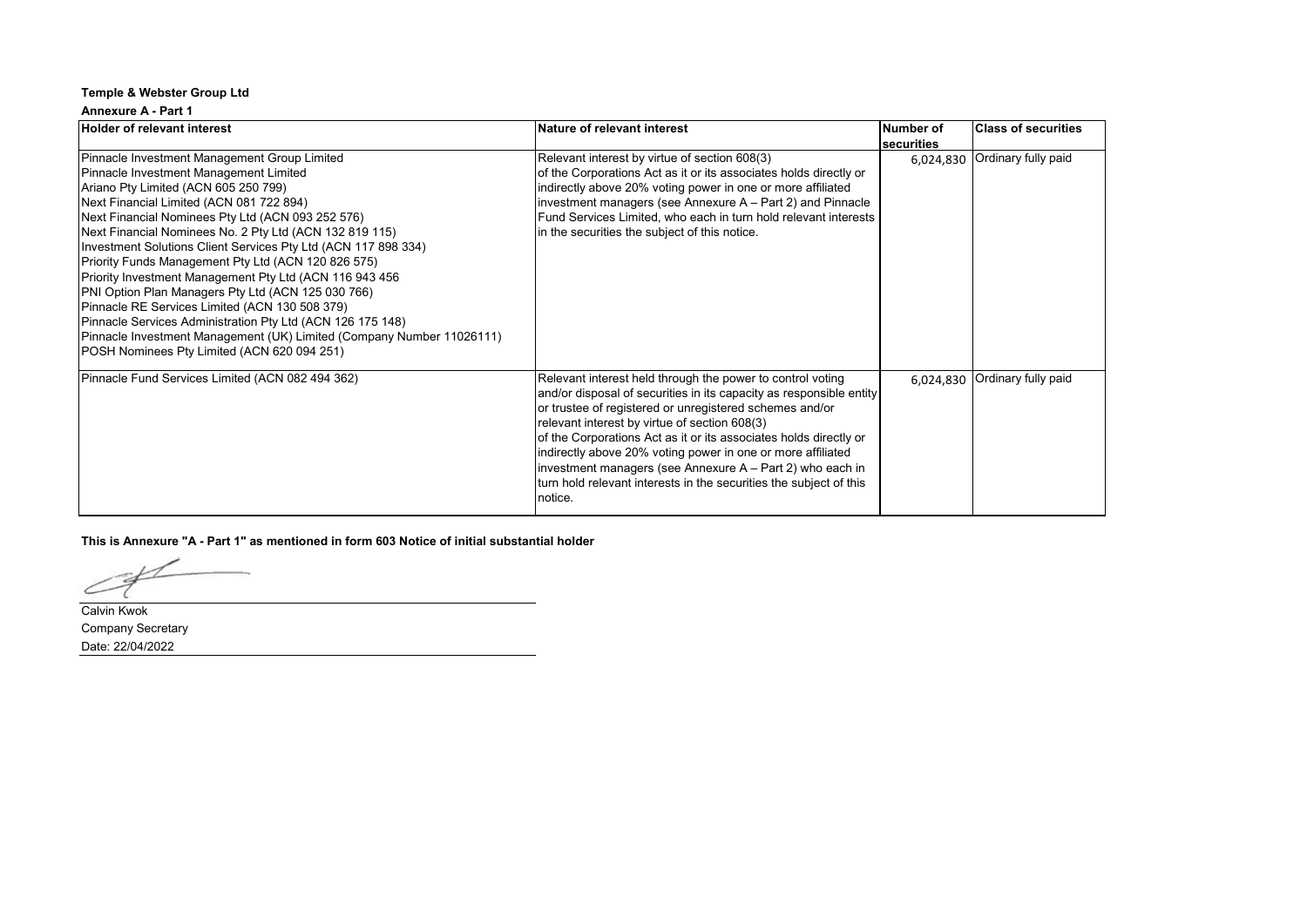# **Annexure A - Part 2**

| Affiliated Investment Managers in which Pinnacle has over 20% voting power |
|----------------------------------------------------------------------------|
| Antipodes Partners Limited (ACN 602 042 035)                               |
| Hyperion Asset Management Limited (ACN 080 135 897)                        |
| Metrics Credit Partners Pty Limited (ACN 150 646 996)                      |
| Palisade Investment Partners Limited (ACN 124 326 361)                     |
| Plato Investment Management Limited (ACN 120 730 136)                      |
| Resolution Capital Limited (ACN 108 584 167)                               |
| Solaris Investment Management Limited (ACN 128 512 621)                    |
| Two Trees Investment Management Pty Limited (ACN 616 424 170)              |
| Riparian Capital Partners Pty Ltd (ACN 630 179 752)                        |

**This is Annexure "A - Part 2" as mentioned in form 603 Notice of initial substantial holder**

Calvin Kwok Company Secretary Date: 22/04/2022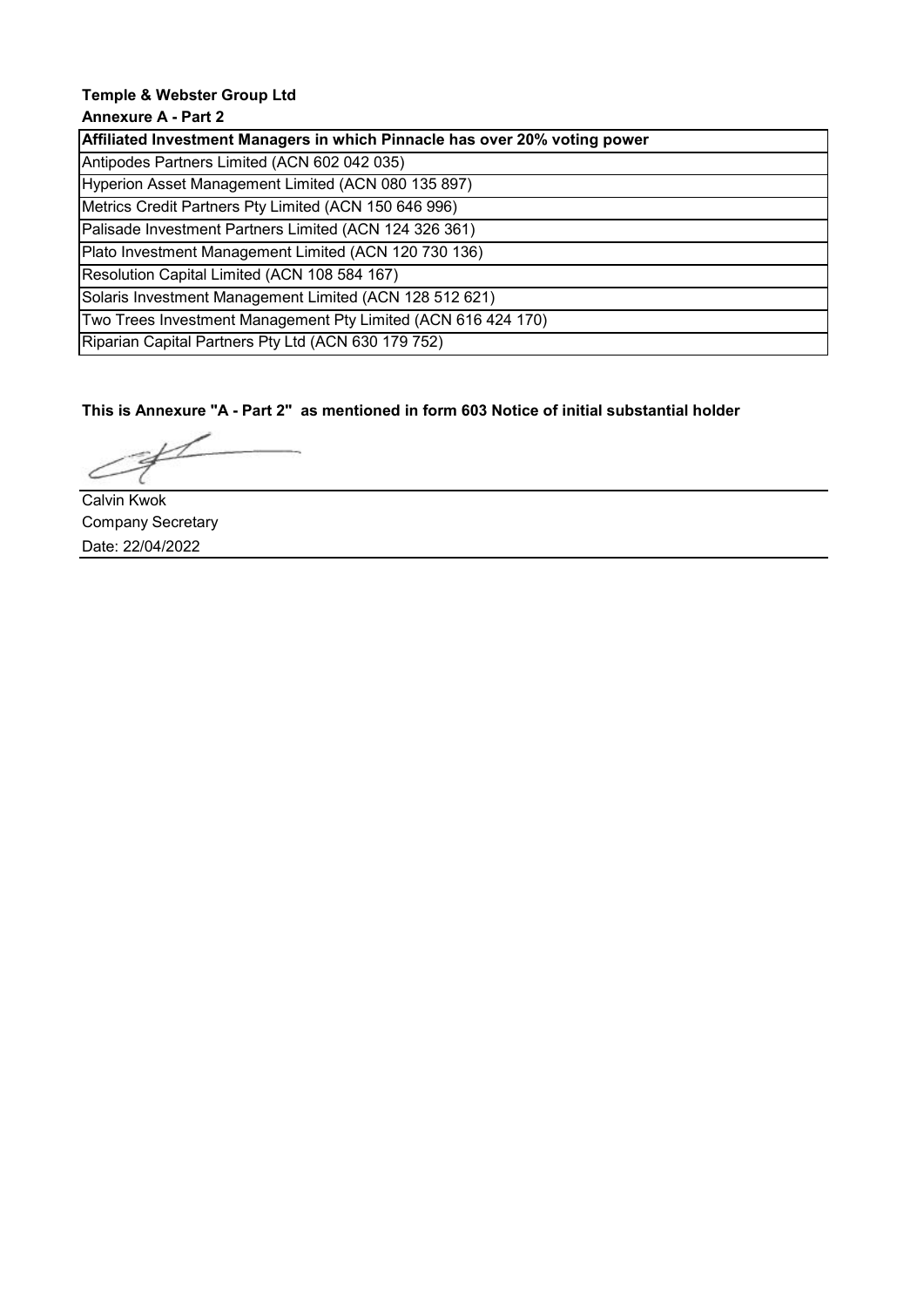### **Annexure B**

| <b>Holder of relevant interest</b>         | <b>Registered holder of securities</b> | Person entitled to be         | Number of  | <b>Class of</b>     |
|--------------------------------------------|----------------------------------------|-------------------------------|------------|---------------------|
|                                            |                                        | registered as holder          | securities | Isecurities         |
| Pinnacle Investment Management             | <b>BNP Paribas Securities Services</b> | <b>BNP Paribas Securities</b> | 665,025    | Ordinary fully paid |
| <b>Group Limited (and its subsidiaries</b> |                                        | <b>Services</b>               |            |                     |
| listed in Annexure A)                      |                                        |                               |            |                     |
| Pinnacle Investment Management             | Citibank                               | Citibank                      | 5,359,805  | Ordinary fully paid |
| <b>Group Limited (and its subsidiaries</b> |                                        |                               |            |                     |
| listed in Annexure A)                      |                                        |                               |            |                     |
|                                            |                                        |                               |            |                     |
|                                            |                                        |                               |            |                     |
|                                            |                                        |                               |            |                     |
|                                            |                                        |                               |            |                     |
|                                            |                                        |                               |            |                     |
|                                            |                                        |                               |            |                     |
|                                            |                                        |                               |            |                     |
|                                            |                                        |                               |            |                     |
|                                            |                                        |                               |            |                     |

**This is Annexure "B" of 1 page as mentioned in form 603 Notice of initial substantial holder**

Calvin Kwok Company Secretary Date: 22/04/2022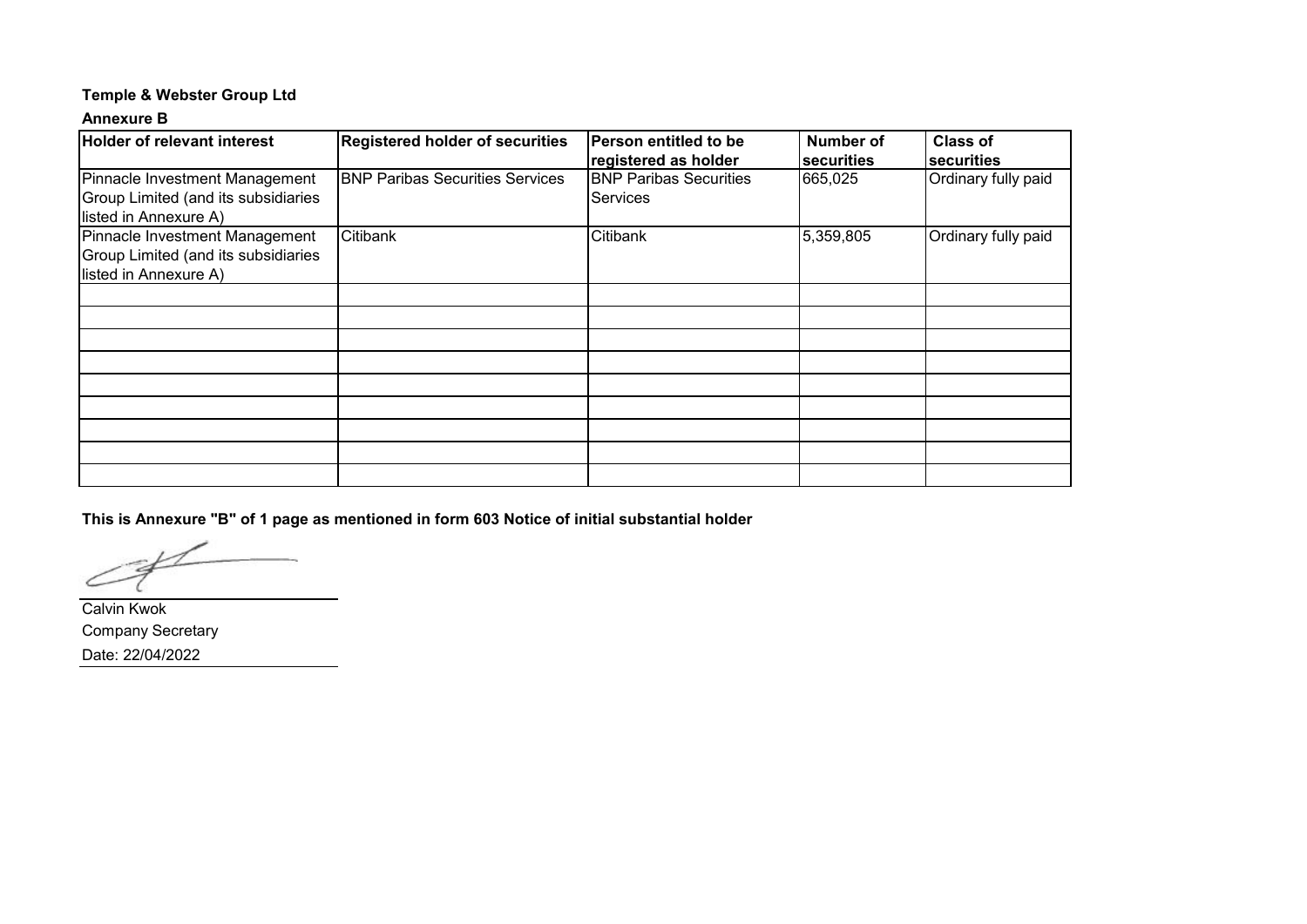### **Annexure C**

| <b>Holder of relevant interest</b>                                                             |                   |               |          | <b>Number of</b>  |                            |
|------------------------------------------------------------------------------------------------|-------------------|---------------|----------|-------------------|----------------------------|
|                                                                                                | <b>Trade Date</b> | Consideration |          | <b>securities</b> | <b>Class of Securities</b> |
|                                                                                                |                   | Cash          | Non-cash |                   |                            |
| Pinnacle Investment Management<br>Group Limited (and its<br>subsidiaries listed in Annexure A) |                   |               |          |                   | <b>ORDINARY FULLY PAID</b> |
|                                                                                                | 29/12/2021 \$     | 2,153,198.85  |          | 204,509           |                            |
| As above                                                                                       | 7/01/2022 \$      | 207,276.76    |          | 20,539            | <b>ORDINARY FULLY PAID</b> |
| As above                                                                                       | 10/01/2022 \$     | 410,648.73    |          | 40,542            | <b>ORDINARY FULLY PAID</b> |
| As above                                                                                       | 11/01/2022 \$     | 728,620.86    |          | 70,778            | <b>ORDINARY FULLY PAID</b> |
| As above                                                                                       | 12/01/2022 \$     | 448,513.25    |          | 43,257            | <b>ORDINARY FULLY PAID</b> |
| As above                                                                                       | 11/02/2022 \$     | 655,358.87    |          | 80,000            | <b>ORDINARY FULLY PAID</b> |
| As above                                                                                       | 14/04/2022 \$     | 97,251.50     |          | 15,319            | <b>ORDINARY FULLY PAID</b> |
| As above                                                                                       | 19/04/2022 \$     | 91,955.49     |          | 14,520            | <b>ORDINARY FULLY PAID</b> |

**This is Annexure "C" as mentioned in form 603 Notice of initial substantial holder**

Calvin Kwok Company Secretary Date: 22/04/2022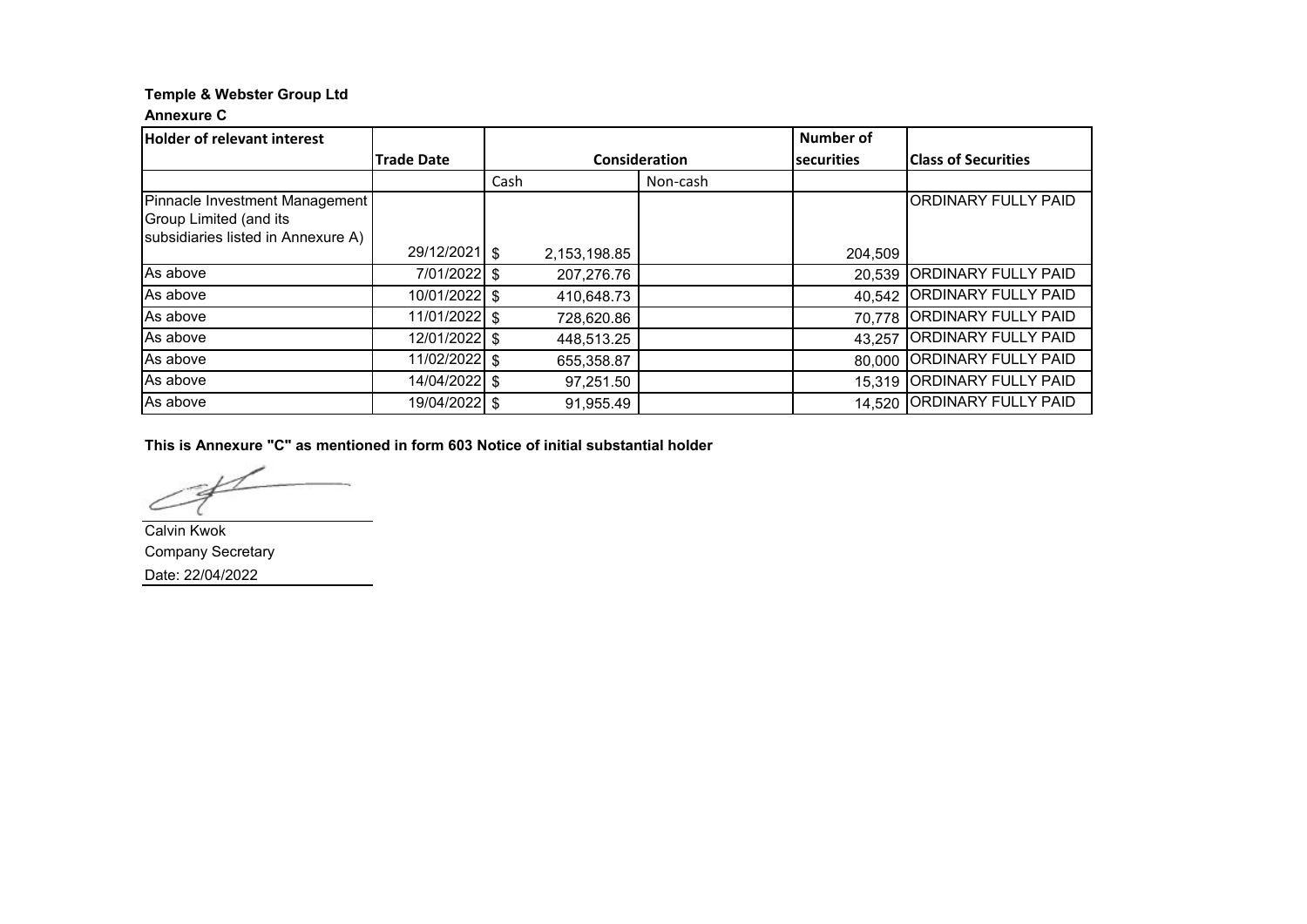# **Temple & Webster Group Ltd Annexure D**

| <b>Name</b>                                            | <b>ACN</b>                    | <b>Nature of Association</b>                                         |  |
|--------------------------------------------------------|-------------------------------|----------------------------------------------------------------------|--|
| Pinnacle Investment Management<br><b>Group Limited</b> | 100 325 184                   | Related body corporate of each other entity listed in<br>Annexure D. |  |
| Pinnacle Investment Management<br>Limited              | 109 659 109                   | Related body corporate of each other entity listed in<br>Annexure D. |  |
| <b>Pinnacle Fund Services Limited</b>                  | 082 494 362                   | Related body corporate of each other entity listed in<br>Annexure D. |  |
| Ariano Pty Limited                                     | 605 250 799                   | Related body corporate of each other entity listed in<br>Annexure D. |  |
| <b>Next Financial Limited</b>                          | 081 722 894                   | Related body corporate of each other entity listed in<br>Annexure D. |  |
| Next Financial Nominees Pty Ltd                        | 093 252 576                   | Related body corporate of each other entity listed in<br>Annexure D. |  |
| Next Financial Nominees No. 2 Pty<br>Ltd               | 132 819 115                   | Related body corporate of each other entity listed in<br>Annexure D. |  |
| <b>Investment Solutions Client</b><br>Services Pty Ltd | 117 898 334                   | Related body corporate of each other entity listed in<br>Annexure D. |  |
| Priority Funds Management Pty Ltd                      | 120 826 575                   | Related body corporate of each other entity listed in<br>Annexure D. |  |
| Priority Investment Management Pty 116 943 456<br>Ltd  |                               | Related body corporate of each other entity listed in<br>Annexure D. |  |
| PNI Option Plan Managers Pty Ltd                       | 116 943 456                   | Related body corporate of each other entity listed in<br>Annexure D. |  |
| <b>Pinnacle RE Services Limited</b>                    | 130 508 379                   | Related body corporate of each other entity listed in<br>Annexure D. |  |
| <b>Pinnacle Services Administration</b><br>Pty Ltd     | 126 175 148                   | Related body corporate of each other entity listed in<br>Annexure D. |  |
| Pinnacle Investment Management<br>(UK) Limited         | Company<br>Number<br>11026111 | Related body corporate of each other entity listed in<br>Annexure D. |  |
| POSH Nominees Pty Limited                              | 620 094 251                   | Related body corporate of each other entity listed in<br>Annexure D. |  |

**This is Annexure "D" as mentioned in form 603 Notice of initial substantial holder**

L Ć

Calvin Kwok Company Secretary Date: 22/04/2022